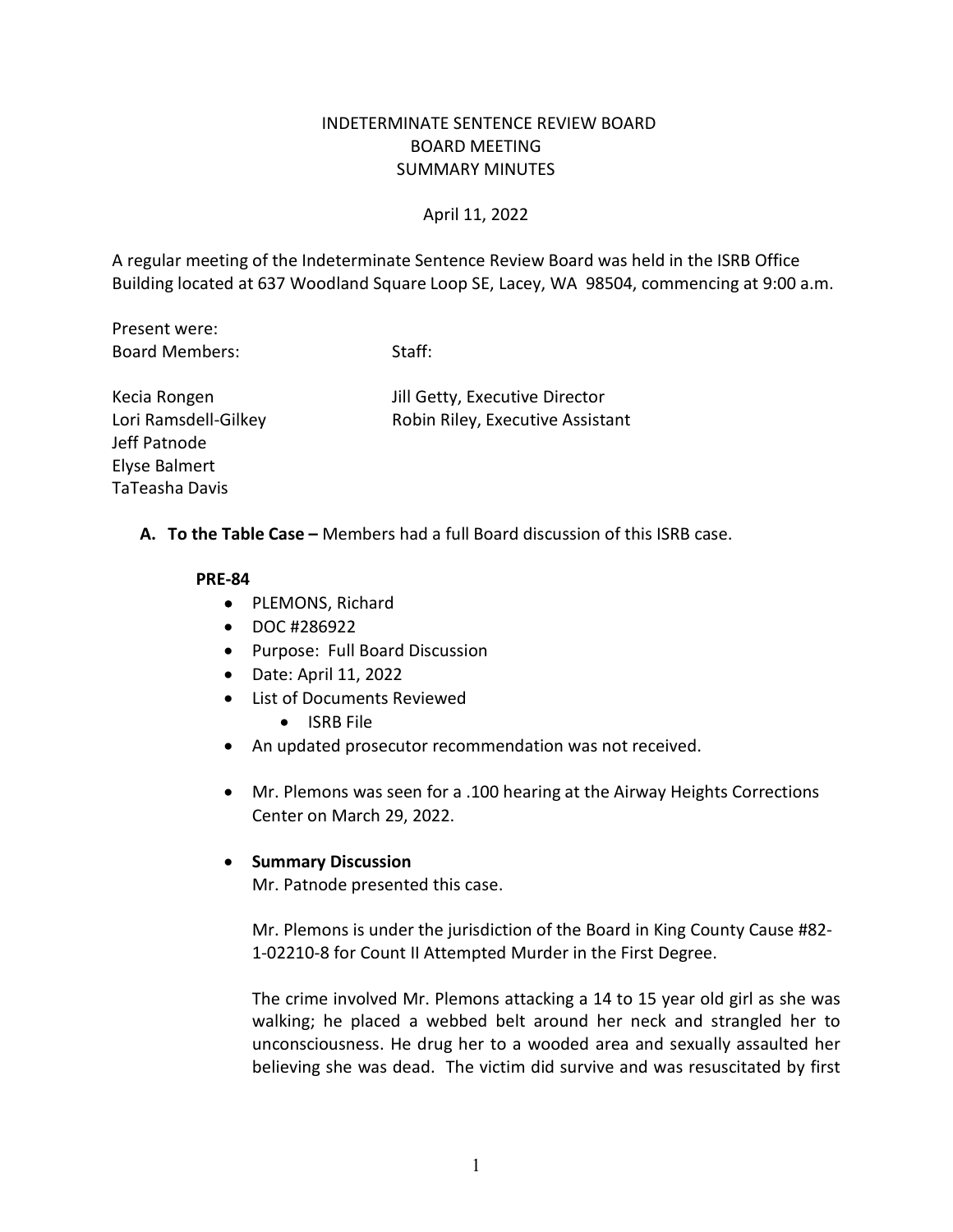responders. Mr. Plemons was 23 years of age at the time of the crime, and he is currently 62 years of age.

 Prior criminal history includes attempting to rape a 60 year old female when he was 14 or 15 years of age, and at 22 years of age raping an intoxicated female he met at a party. These crimes were self-reported during treatment. Mr. Plemons disclosed other concerning behavior during treatment.

Mr. Plemons overall risk to re-offend is moderate.

 Mr. Plemons committed two risk related sexual infractions in 2017 and 2018 for exposing himself.

 (SOTAP) as part of an adjunct groups for the second time in April of 2019. Mr. Mr. Plemons completed the Sex Offender Treatment and Assessment Program Plemons has not sufficiently addressed his highest risks.

 Mr. Plemons is currently employed and receiving positive reports from his supervisors.

Mr. Plemons would like to release to Transitional Housing in King County.

• **Decision:** 

 added to his minimum term. The panel recommends he be found not parolable and that 12 months be

- **Reasons:** 
	- **that most accurately assesses his current risk for future sex offending.**  commitment as a sexually violent predator. • **Mr. Plemons has not had the opportunity to have an updated FPE**  His last FPE in 2012 indicated he likely meets criteria for RCW 71.09
	- **Mr. Plemons has not had the opportunity to participate in sex offender treatment since his last hearing and he has not sufficiently addressed his highest risks.**

 He was not accurately reporting his deviant arousal and associated twelve-month participation) and has yet to engage in additional offender change programming to address this issue. reinforcement through masturbation during his most recent time in SOTAP treatment (disclosed with two weeks left in treatment out of a

• **Mr. Plemons is not fully rehabilitated and needs additional programming.** 

 In the most recent psychological evaluation by Ph. D Robtoy, dated October 4, 2021, she opines "considering sexual preoccupation continues to present as a major challenge for Mr. Plemons (even